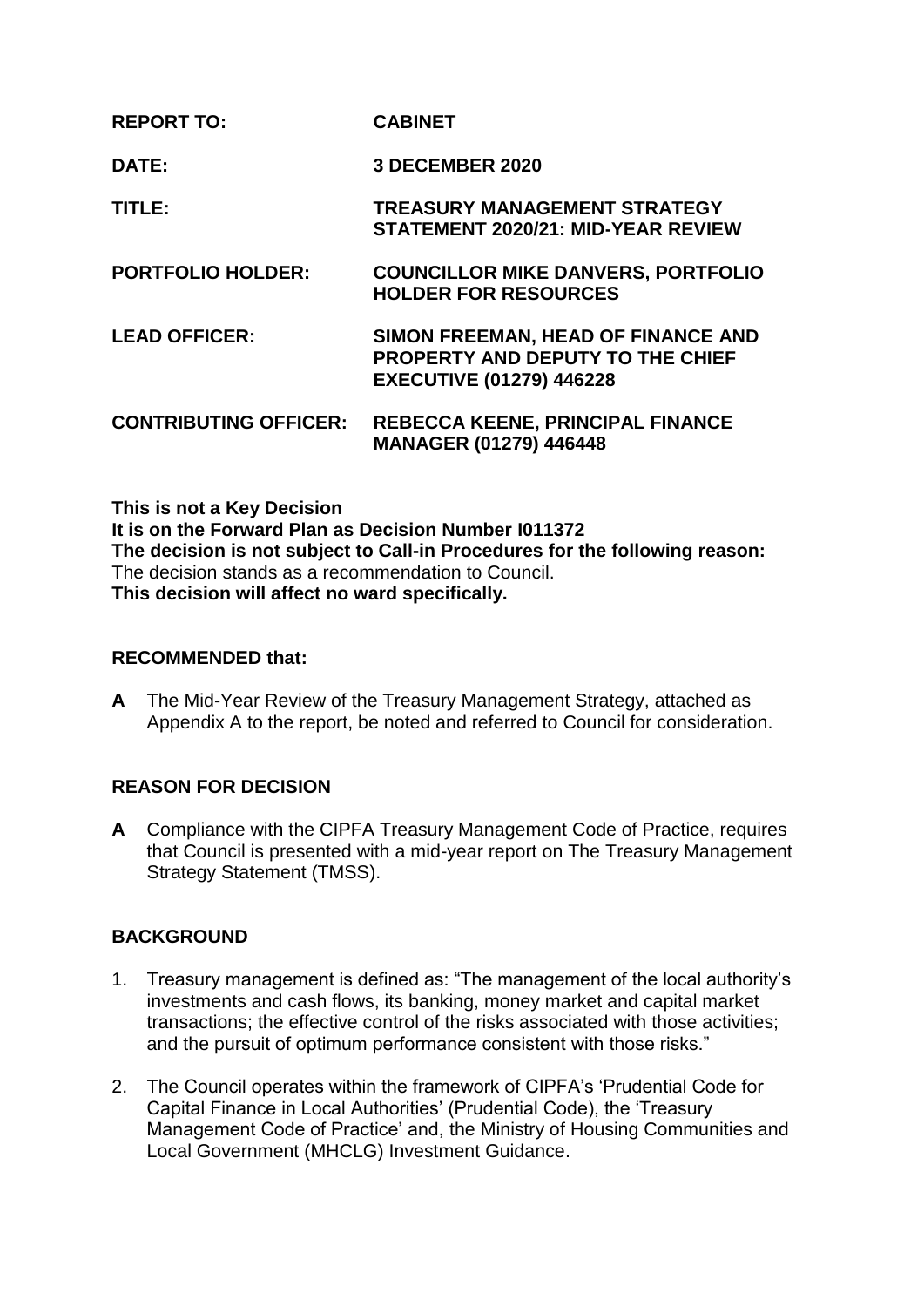- 3. The primary requirements of the Code are as follows:
	- a) Creation and maintenance of a Treasury Management Policy Statement;
	- b) Creation and maintenance of Treasury Management Practices (TMPs);
	- c) Receipt by the Council of an annual Treasury Management Strategy (TMS), including Annual Investment Strategy and Minimum Revenue Provision Policy for the year ahead, a Mid-Year Review of the Treasury Management Strategy and an Annual Report (stewardship report);
	- d) Delegation by the Council of responsibilities for implementing and monitoring treasury management policies and practices and for the execution and administration of treasury management decisions;
	- e) Delegation by the Council of the role of scrutiny of treasury management strategy and policies to a specific named body. For this Council the current TMS specifies that responsibility for the delegated scrutiny role is delegated to the Cabinet Overview Working Group.

## **ISSUES/PROPOSALS**

- 4. As part of the primary requirements for reporting to Council, the mid-year review of the TMS has been prepared in compliance with CIPFA's Code of Practice, and is attached to this report as Appendix A. Economic commentary has been provided by the Council's Treasury Management Advisors, Arlingclose Ltd.
- 5. On an on-going basis, officers continue to work within the scope of the TMS in order to contain counterparty risk as far as practically possible. Treasury management activities operate under a high-profile reporting mechanism, and any significant issues that may arise through the year are reported in accordance with protocols set out in the TMS.

## **IMPLICATIONS**

**Environment and Planning (Includes Sustainability)** None specific. **Author: Andrew Bramidge, Head of Environment and Planning** 

**Finance (Includes ICT, and Property and Facilities)** As contained in the report. **Author: Simon Freeman, Head of Finance and Property and Deputy to the Chief Executive**

**Housing** None specific. **Author: Andrew Murray, Head of Housing**